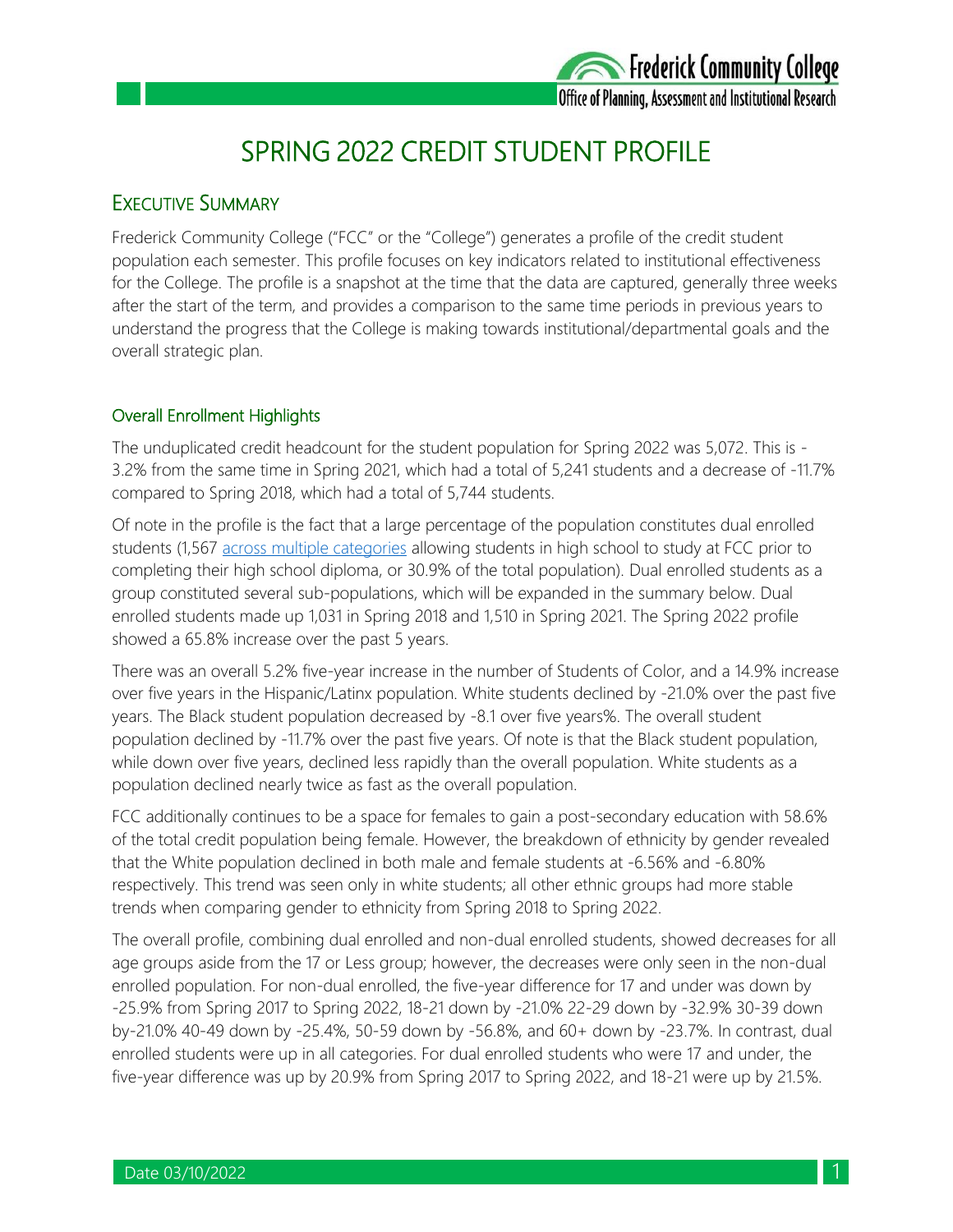# **Experience Community College**

### Office of Planning, Assessment and Institutional Research

The [Course Modality has continued to diversify](https://www.frederick.edu/class-schedules/course-formats.aspx) in the past two years due to the COVID-19 Pandemic. The College began offering more options for learning in different formats, including structured remote and hybrid options. Students can register for a single type of modality or a combination of modalities to create their personalized schedule. The College began offering more in-person instruction this semester (see *Environmental Factors* in this report) with 37.4% of students exclusively taking their courses in-person, 18.8% were traditional online only, 3.2% took structured remote only, 3.6% took hybrid only, and 37.1% of students took courses in multiple options. More detailed nuances by student sub-population are provided in the remainder of this summary.

Of note is that traditional online, structured remote, and dual enrolled students do not attend campus in-person. This has implications for the use of physical space on campus. High-school based students made up 1,248 (24.6%); students in Early College (EC) or Open Campus (OPN) who were studying exclusively online were 81 (1.6%) and structured remote with 25 (0.5%); non-dual enrolled studying in an online only format were 871 (17.7%), and non-dual enrolled who were in a structured remote format were 101 (2.0%). This means that 45.9% of students were not studying in a format that required them to come to campus. In-person-only students were 782 (703 non-dual and 79 EC/OPN) (15.4%). The remaining two categories include hybrid-remote students with 184 (169 non-dual and 15 EC and OPN) (3.6%) who study some portion on campus, but not all classes, and students taking some combination of classes in different modalities at 1,672 (1,661 non-dual and 119 EC/OPN) (33.0%). For hybrid-remote and combination students (totaling 36.0%), their on-campus status likely required some in-person instruction, but not all courses were in-person.

### *Non-Dual Enrolled Credit Students*

To understand the various population types that make up the credit profile, this section analyzes a subset of the profile for those students who are not dual enrolled. The data in this section are for subpopulations within the overall credit profile, while the overall credit profile reflects aggregated data (or dual and non-dual enrolled students). This section removes students who may be high-school based students, early college, or open campus students. The headcount for non-dual enrolled students was 3,505, which constituted 69.1% of the total student population.

- Full-Time/Part-Time Status: 36.3% FT; 63.7% PT.
- Average Enrolled Credits: The average credits enrolled were 9.31 overall with full-time students on average taking 14.1 credits, and part-time students taking 6.6.
- Course Modality: 24.9% studied exclusively in a traditional online format, 2.9% in a structured remote format, 4.8% in a hybrid format, 20.0% exclusively face-to-face, and 47.4% in a combination of modalities (any combination of online, structured remote, hybrid, and inperson).
- Age: 17 and under made up 0.6%, 18-21 made up 53.5%, 22-29 made up 22.5%, 30-39 made up 13.1%, 40-49 made up 6.0%, 50-59 made up 2.2%, and 60+ made up 2.1%. The average age was 25.68.
- Five Year Change in Age: 17 and under were down by -25.9% from Spring 2017 to Spring 2022, 18-21 down by -21.0% 22-29 down by -32.9% 30-39 down by-21.0% 40-49 down by - 25.4%, 50-59 down by -56.8%, and 60 or older were down by -23.7%.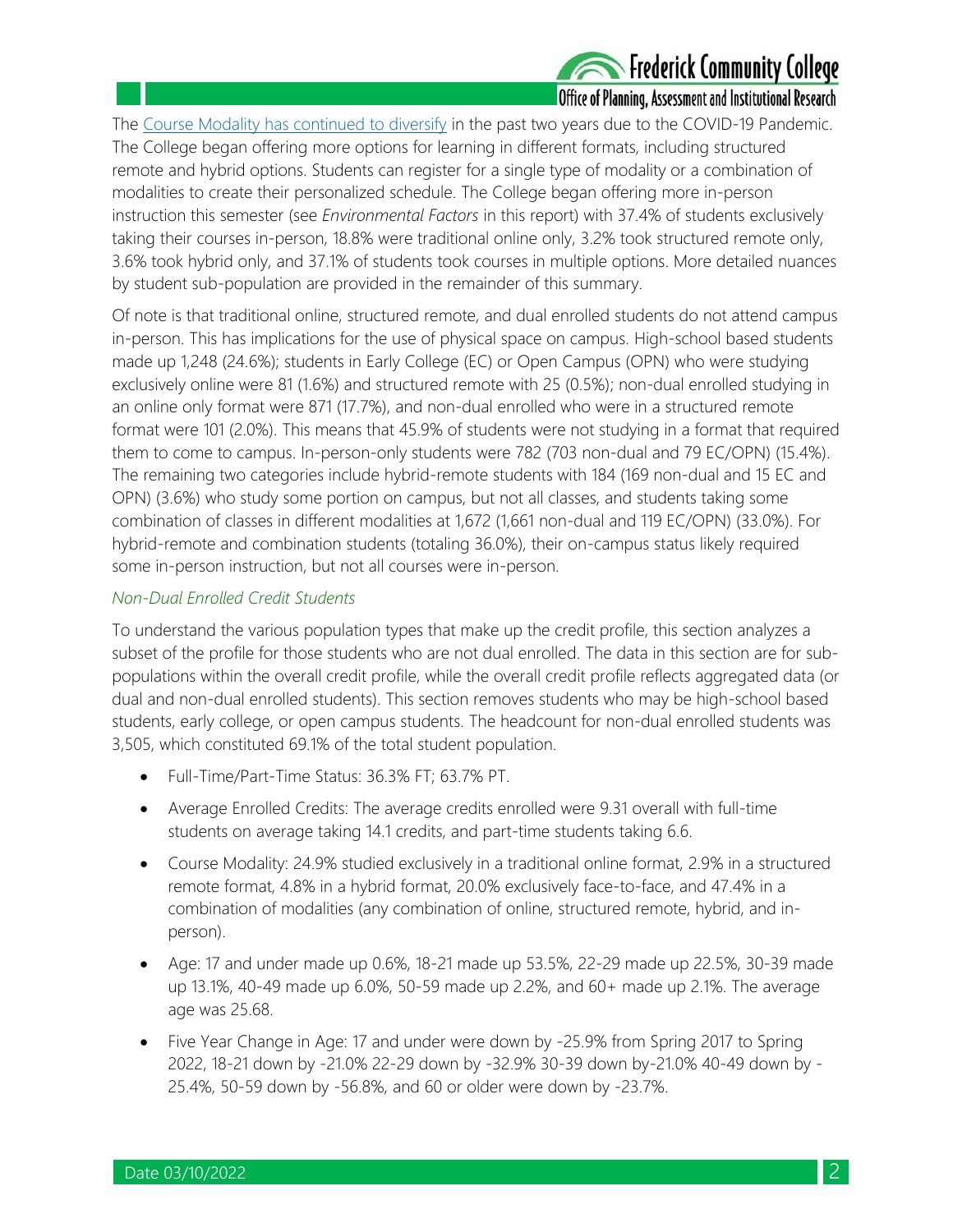Office of Planning, Assessment and Institutional Research

- Gender Identity: 58.4% Female, 41.2% Male, and 0.4% Non-Binary.
- Reason for Attending: 57.2% were enrolled in an associate degree program in order to transfer to another 2 or 4 year college/university, 17.5% were pursuing an associate degree in order to start a career, 5.4% were working toward a certificate, 9.0% intended to transfer before completing, 0.5% were in an English as a second language program, and 10.2% were enrolled in courses of interest.
- High School Source: 58.5% came from Frederick County Public Schools, 3.3% from home schooling, 1.3% from private schools in Frederick County, 4.5% earned a GED, 26.8% from a non-FCPS school, 5.4% with a HS diploma from outside of the United States, 0.1% without a HS diploma or GED, and 0.2% unspecified.
- Veteran: 3.9% were veterans.
- First Generation: 31.9% were first generation.
- Ethnicity: Hispanic/Latinx Students made up 16.4%, Black at 15.1%, Native American at 0.1%, Pacific Islander at 0.1%, Asian at 4.3%, White at 55.5%, Multi-race at 5.3%, Foreign or Non-Resident Aliens at 3.1%, and Other at 0.1%. The total Students of Color were 44.5%.
- Student Type: 5.8% were newly admitted students, 2.0% were readmitted, 6.6% were students who transferred-in to FCC, and 85.6% were continuing students.
- Residency: Frederick County Residents made up 88.5% of the total population, Out of County made up 6.8%, Out of State made up 3.8%, and Employees made up 1.0%.
- Annualized FTE: 32,627 total credit hours were taken by non-dual enrolled students, which equates to 1087.6 annualized FTE, making non-dual enrolled 80.6% of the total FTE for the semester.

## *Dual Enrolled Credit Students*

This section exclusively analyzes students who are dual enrolled. This includes several pathways for students who are enrolled in high school to work toward a high school diploma and credit courses at FCC. This includes:

- High School Based: High school students in this program take FCC courses at their high school during the regular school day. These are college level, credit-bearing courses taught by FCPS teachers.
- Open Campus: High school students in this program take college courses on the FCC campus or online during the day or in the evening. These are college level, credit-bearing courses.
- Early College: High school students in the Early College program at FCC have the opportunity to earn an associate degree while still completing high school by attending FCC full-time during their junior and senior years. Similar to traditional full-time undergraduate students, Early College students follow the FCC academic calendar and have the option to take day, evening, online, and weekend courses.

The spring 2022 unduplicated credit dual enrolled students constituted 1,567 of the total population (30.9%) with 279 in Open Campus (17.8% of the total dual enrolled students), 40 were in the Early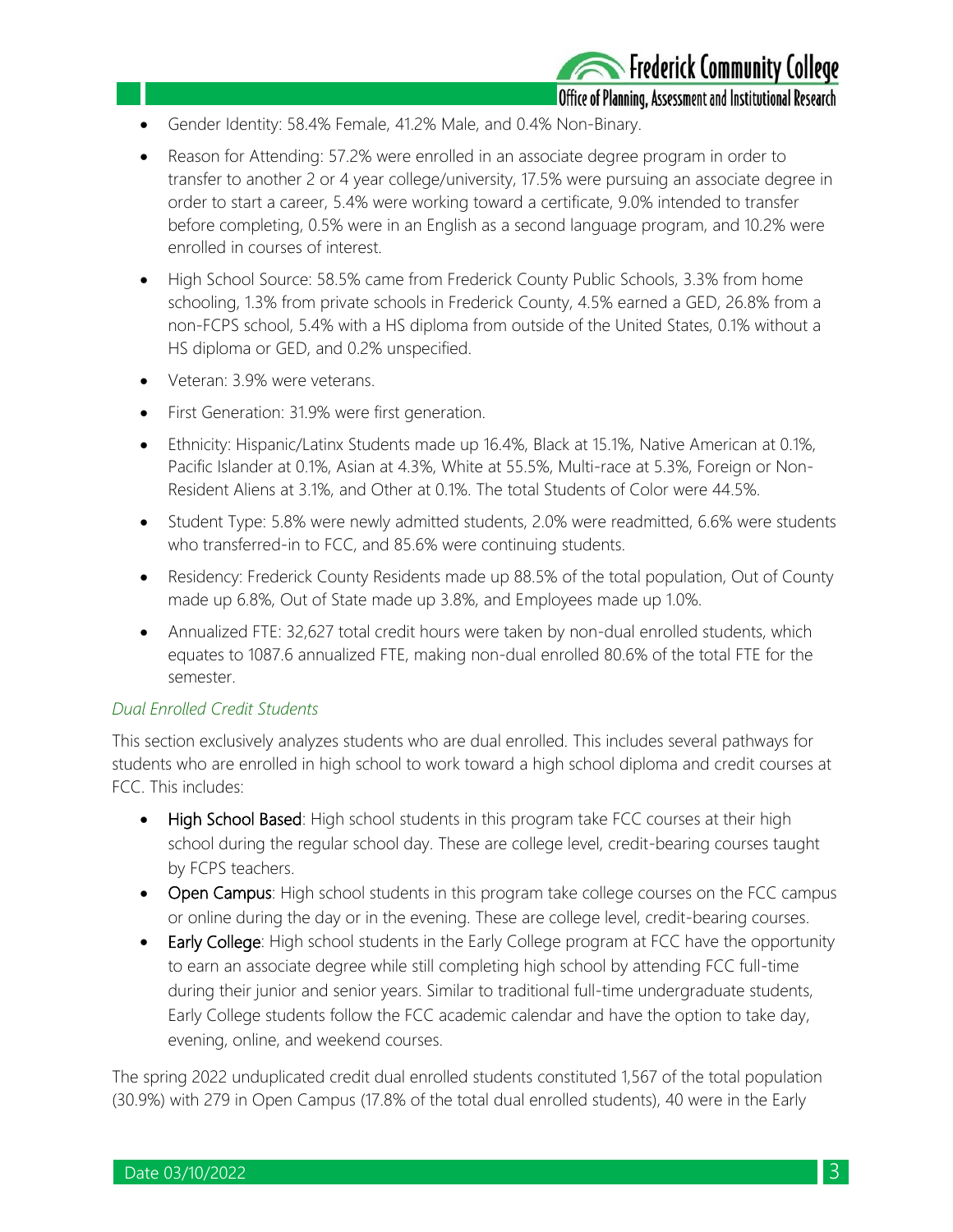## Frederick Community College

## Office of Planning, Assessment and Institutional Research

College program (2.6% of dual enrolled), and 1,248 in High-School Based courses (79.6%). Over the past 5 years, dual enrolled students in all categories increased 77.7%. Some specific highlights about the dual enrolled student population:

- Full-Time/Part-Time Status: 6.6% FT; 93.4% part-time
- Average Enrolled Credit: The average credits enrolled were 4.35 overall, with full-time students on average taking 12.68 credits, and part-time students taking 4.20 credits.
- Age: 76.8% 17 or below, 23.2% 18 to 21; the average age was 17.03.
- Five Year Change in Age: 17 and under were up by 20.9% from Spring 2017 to Spring 2022, and 18-21 were up by 21.5%.
- Course Modality: 5.2% studied exclusively in a traditional online format, 3.8% in a structured remote format, 0.9% in a hybrid format, 76.2% exclusively face-to-face, and 13.9% in a combination of modalities (any combination of online, structured remote, hybrid, and inperson).
- Gender Identity: 58.5% Female, 41.2%, 0.3% Non-Binary.
- High School Source: 95.1% came from Frederick County Public Schools, 0.4% came from a private school, 3.6% were home schooled, 0.1% were from a high school outside of the country, 0.8% from another high school source.
- First Generation: 88.0% were not first generation; 11.6% were first generation.
- Ethnicity: Hispanic/Latinx Students made up 11.4%, Black at 9.8%, Native American at 0.2%, Pacific Islander at 0.1%, Asian at 7.4%, White at 62.8%, Multi-race at 5.5%, Foreign or Non-Resident Aliens at 2.7%, and unknown at 0.1%. The total Students of Color were 37.2%.
- Residency: Frederick County Residents made up 97.2% of the total population, Out of County made up 0.4%, Out of State made up 2.0%, and Employees made up 0.3%.
- Annualized FTE: 7,849 total credit hours were taken by dual enrolled students, which equates to 261.6 annualized FTE, making dual enrolled 19.4% of the total FTE for the semester.

### NOTES ON THE PROFILE

#### Freeze Date

The semesterly snapshot was taken on February 12, 2022. This "freeze date" includes all the sessions up to and including this date, but does not include students who enrolled in late session after this date. Therefore, it is a snapshot of all the student registered on the date that the data were captured.

#### Environmental Factors Influencing Enrollment

The COVID-19 Pandemic began on March 13, 2020. The pandemic caused changes in operation at the College, including additional modalities. Additionally, enrollment was impacted year-over-year, reflected in declines in overall enrollment in Spring 2021 and Spring 2022. As it is reported in the